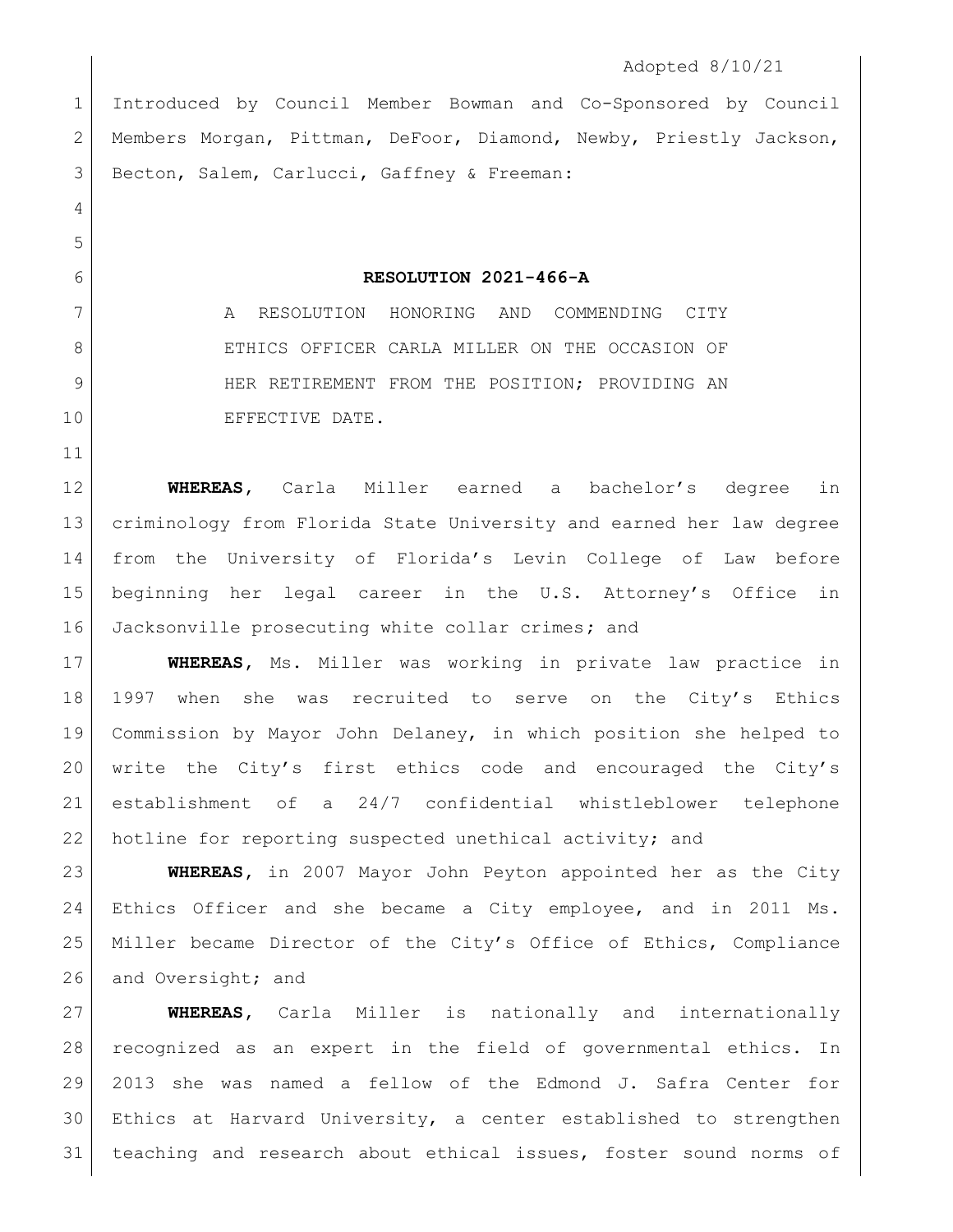ethical reasoning and civic discussion and to share its work in the 2 public interest. She is also the founder of CityEthics.org, a nonprofit entity dedicated to promoting ethics development and education. Her work as a consultant has helped many other municipalities in the U.S. as well as foreign governments develop 6 and enforce ethics practices; and

 **WHEREAS**, Ms. Miller has been integrally involved in every 8 aspect of researching, analyzing, opining on, training, and proposing regulations for ethics, conflicts of interest, government in the sunshine, public participation, and other related topics for 11 | the City government, and has tenaciously and tirelessly advocated 12 on behalf of the public for transparency, clarity and public access 13 to the governmental decision making process; and

 **WHEREAS**, after 24 years of service to the City and the citizens of Jacksonville, Carla Miller has announced her retirement from City service to continue her work in governmental ethics via 17 her private organization; now therefore

**BE IT RESOLVED** by the Council of the City of Jacksonville:

 **Section 1.** The City Council hereby honors and commends City Ethics Officer Carla Miller for her decades of service to the City and its citizens as a member of the Ethics Commission, as the 22 City's Ethics Officer and Director of the Office of Ethics, Compliance and Oversight, and extends to her the City's best wishes for continued health and happiness in her new venture. Her legacy of tireless advocacy for the highest standards of ethical activity in government will be an inspiration for generations of public 27 officials and public employees to come.

 **Section 2. Effective Date.** This Resolution shall become effective upon signature by the Mayor or upon becoming effective without the Mayor's signature.